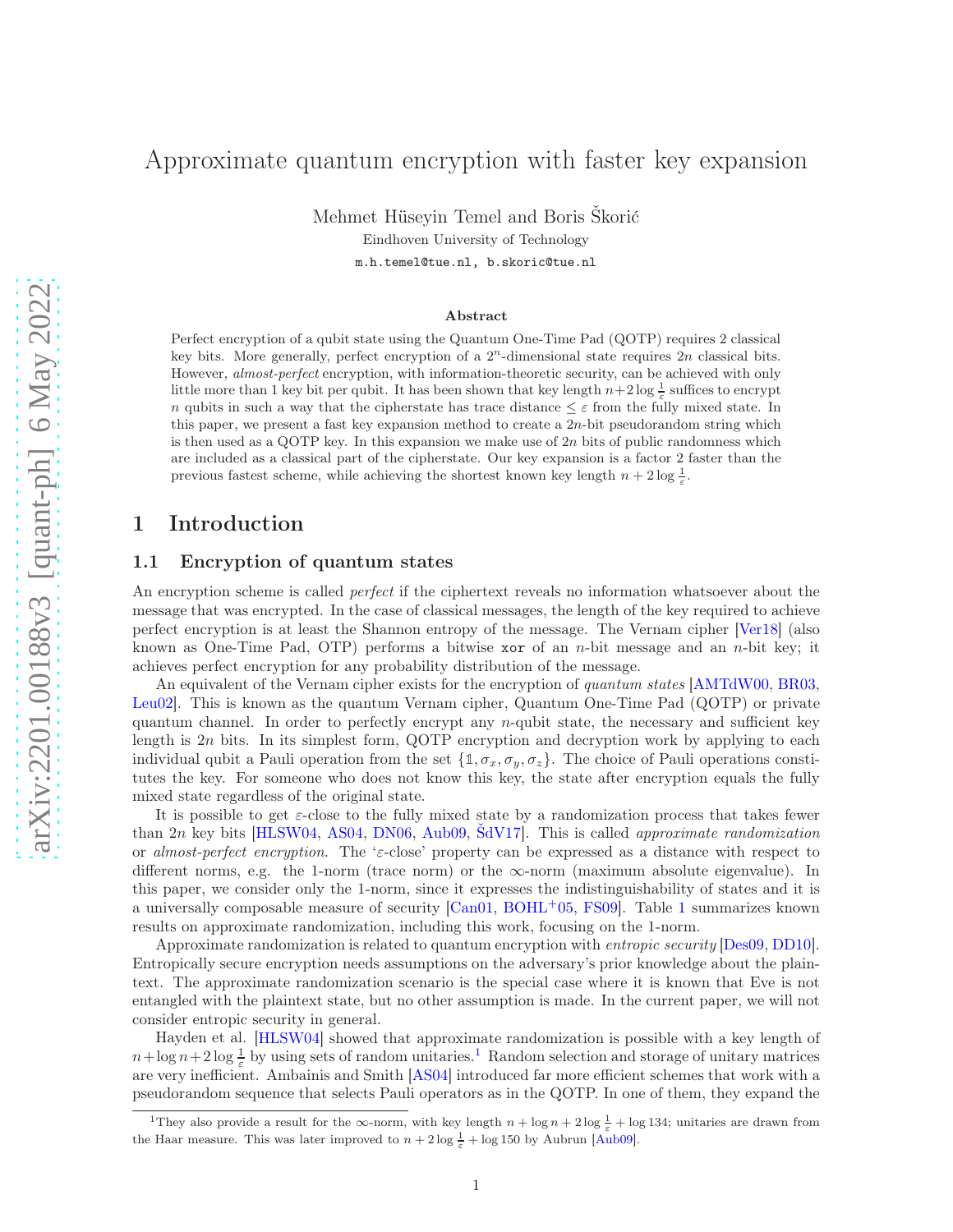|                             | Key length $\ell$                        | Ciphertext<br>length        | Randomization process                                                                                                           |
|-----------------------------|------------------------------------------|-----------------------------|---------------------------------------------------------------------------------------------------------------------------------|
| [HLSW04]                    | $n + \log n + 2\log \frac{1}{\epsilon}$  | $n$ qubits                  | Random unitaries (non-Haar, e.g. Pauli)                                                                                         |
| [AS04]                      | $n + 2\log n + 2\log \frac{1}{\epsilon}$ | $n$ qubits                  | Pseudorandom QOTP based on small-bias<br>sets. Key expansion takes $\mathcal{O}(n^2)$ operations.                               |
| [AS04]                      | $n+2\log\frac{1}{\varepsilon}$           | $n$ qubits $+$<br>$2n$ bits | Pseudorandom QOTP based on multiplication<br>in GF(2 <sup>2n</sup> ). Key expansion takes $\approx 6n \log_3 n$<br>operations.  |
| [DN06]                      | $n+2\log\frac{1}{\varepsilon}+4$         | $n$ qubits                  | Pseudorandom QOTP based on small-bias<br>spaces. Key expansion takes $\mathcal{O}(n^2 \log n)$ op-<br>erations.                 |
| $\left[\text{ŠdV17}\right]$ | $n+2\log\frac{1}{\varepsilon}$           | $n$ qubits                  | Pseudorandom QOTP based on huge Com-<br>mon Reference String.                                                                   |
| This paper                  | $n+2\log\frac{1}{\varepsilon}$           | $n$ qubits $+$<br>$2n$ bits | Pseudorandom QOTP based on affine func-<br>tion in GF( $2^{\ell}$ ). Key expansion takes $\approx$<br>$3n \log_3 n$ operations. |

<span id="page-1-0"></span>Table 1: *Results on almost-perfect encryption of* n *qubits, with security definition in terms of the trace distance:*  $\|$ cipherstate−fully mixed state $\|_1 \leq \varepsilon$ . The listed complexity for the finite field multiplications *is based on the fastest known implementation and shows only the number of AND operations. (See Section [3.3\)](#page-5-2).*

key using small-bias sets and achieve key length  $n+2\log n+2\log \frac{1}{\varepsilon}$ . This scheme is length-preserving, i.e. the cipherstate consists of  $n$  qubits. In another construction, they expand the key by multiplying it with a random binary string of length  $2n$ ; this string becomes part of the cipherstate. The key length is reduced to  $n+2\log\frac{1}{\varepsilon}$ . Dickinson and Nayak [\[DN06\]](#page-6-4) improved the small-bias based scheme of [\[AS04\]](#page-5-1) and achieved key length  $n+2\log\frac{1}{\varepsilon}+4$ . Škorić and de Vries [\[ŠdV17\]](#page-6-6) described a pseudorandom QOTP scheme that has key length  $n + 2 \log \frac{1}{\varepsilon}$ , but they need an exponentially large common random string to be stored somewhere.

In all the schemes that expand the key, the expansion can be done efficiently, with time complexity  $\mathcal{O}(n^2 \log n)$  or better, because these schemes are based on Galois field multiplication which takes  $\mathcal{O}(n \log n)$  time (see e.g. Theorem 8.7 in [\[AHU74\]](#page-5-3) and its corollary).

## 1.2 Contribution and outline

We modify the second scheme of Ambainis and Smith [\[AS04\]](#page-5-1). Instead of expanding the key by multiplying in  $GF(2^{2n})$ , we append to the key an affine function of the key. The two parameters of the affine function are drawn at random and become part of the cipherstate. The resulting encryption scheme still has key length  $\ell = n + 2 \log \frac{1}{\varepsilon}$ , which is the shortest length presented in the literature. The cipherstate consists of n qubits and  $2n$  $2n$  classical bits.<sup>2</sup> The key expansion is roughly twice as fast as [\[AS04\]](#page-5-1) because we multiply in  $GF(2^{\ell})$  instead of  $GF(2^{2n})$ .

The outline of the paper is as follows. In Section [2.1](#page-1-2) we introduce notation, and in Section [2.2](#page-2-0) the desired ' $\varepsilon$ -randomizing' security property is specified. The QOTP is briefly recalled in Section [2.3.](#page-2-1) In Section [3](#page-3-0) we give the details of our construction, the security proof and the complexity of the key expansion. We conclude with a brief discussion in Section [4.](#page-5-4)

## <span id="page-1-2"></span>2 Preliminaries

## 2.1 Notation

Expectation over a random variable  $X$  is written as  $\mathbb{E}_x$ . We denote the space of density matrices on Hilbert space  $H$  as  $\mathcal{D}(\mathcal{H})$ . The single-qubit Hilbert space is  $\mathcal{H}_2$ . A bipartite state comprising

<span id="page-1-1"></span><sup>&</sup>lt;sup>2</sup>We do not consider the additional 2n bits to be costly. Classical storage and transmission are 'for free' compared to quantum resources.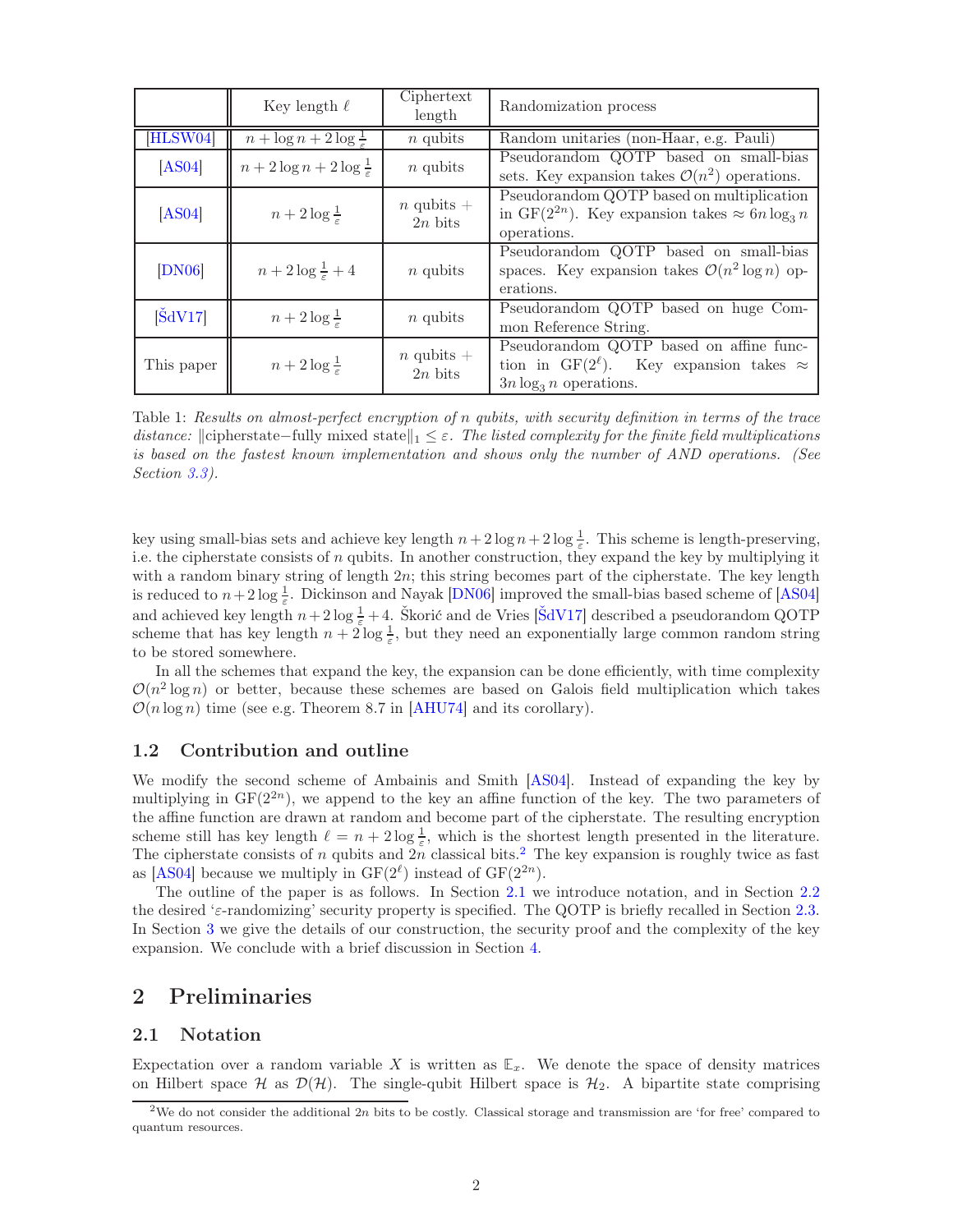subsystems 'A' and 'B' is written as  $\rho^{AB} \in \mathcal{D}(\mathcal{H}_A \otimes \mathcal{H}_B)$ . The state of a subsystem is obtained by taking the partial trace over the other subsystem, e.g.  $\rho^A = \text{tr}_B \rho^{AB}$ . The identity operator on H is denoted by  $\mathbb{1}_H$ ; we will simply write  $\mathbb{1}$  when the Hilbert space is clear from the context. Similarly we write  $\tau^{\mathcal{H}}$  for the fully mixed state  $\mathbb{1}_{\mathcal{H}}/\text{dim}(\mathcal{H})$ , often omitting the superscript. Let M be an operator with eigenvalues  $\lambda_i$ . The Schatten 1-norm of M is given by  $||M||_1 = \text{tr} \sqrt{M^{\dagger}M} = \sum_i |\lambda_i|$ . The induced 'trace' distance between states  $\rho, \sigma$  is  $\|\rho - \sigma\|_1$ .

### <span id="page-2-0"></span>2.2 Security definitions

<span id="page-2-2"></span>We use standard definitions of encryption and  $\varepsilon$ -randomization.

Definition 2.1 (Encryption scheme) *An encryption scheme with classical key space* K*, quantum message space*  $H$  *and quantum ciphertext space*  $H'$  *consists of a pair* (Enc, Dec)*. Here* Enc:  $K \times$  $\mathcal{D}(\mathcal{H}) \to \mathcal{D}(\mathcal{H}')$  *is a (possibly randomized) algorithm that takes as input a classical key k*  $\in \mathcal{K}$  *and a quantum state*  $\varphi \in \mathcal{D}(\mathcal{H})$ *, and outputs a quantum state*  $\omega = \text{Enc}(k, \varphi) \in \mathcal{D}(\mathcal{H}')$  *called the cipherstate.*  $\textsf{Dec} : \mathcal{K} \times \mathcal{D}(\mathcal{H}') \to \mathcal{D}(\mathcal{H})$  is an algorithm that takes as input a key  $k \in \mathcal{K}$  and a state  $\omega \in \mathcal{D}(\mathcal{H}')$ , and *outputs a state*  $\text{Dec}(k, \omega) \in \mathcal{D}(\mathcal{H})$ *. It must hold that*  $\forall_{k \in \mathcal{K}, \omega \in \mathcal{D}(\mathcal{H})} \text{Dec}(k, \text{Enc}(k, \varphi)) = \varphi$ *.* 

Note that Def. [2.1](#page-2-2) allows the cipherstate space to be larger than the plaintext space, dim  $\mathcal{H}'$  $\dim \mathcal{H}$ . We will be working with the special case where the cipherstate consists of a quantum state of the same dimension as the input  $(n \text{ qubits})$ , accompanied by classical information.

The effect of the encryption, with the key unknown to the adversary, can be described as a completely positive trace preserving (CPTP) map  $R: \mathcal{D}(\mathcal{H}) \to \mathcal{D}(\mathcal{H}')$  as follows,

$$
R(\varphi) = \sum_{k \in \mathcal{K}} \frac{1}{|\mathcal{K}|} \text{Enc}(k, \varphi).
$$
 (1)

<span id="page-2-3"></span>**Definition 2.2** ( $\varepsilon$ -Randomizing) Let  $\varepsilon \geq 0$ . A CPTP linear operator  $R : \mathcal{D}(\mathcal{H}) \to \mathcal{D}(\mathcal{H}')$  is said to *be*  $\varepsilon$ -randomizing with respect to a norm  $\|\cdot\|$  if

<span id="page-2-4"></span>
$$
\forall_{\varphi \in \mathcal{D}(\mathcal{H})} \quad \left\| R(\varphi) - \tau^{\mathcal{H}'} \right\| \le \varepsilon. \tag{2}
$$

*We say that* R *is completely randomizing if*  $\varepsilon = 0$ *.* 

Def. [2.2](#page-2-3) is a slight modification of Def. 1.1 in [\[DN06\]](#page-6-4); the difference is that we allow dim  $\mathcal{H}' \neq \dim \mathcal{H}$ .

It is important to note that randomization as specified in Def. [2.2](#page-2-3) implies that  $R(\varphi)$  is practically independent of any Eve who is correlated only *classically* with  $\varphi$ . Let  $\rho^{E\Phi}$  denote the bipartite state of Eve and the quantum 'plaintext' state. We write  $\varphi = \rho^{\Phi} = \text{tr }_{E} \rho^{E\Phi}$ . Without entanglement between the E and  $\Phi$  subsystems, the state is separable,  $\rho^{E\Phi} = \sum_{k} p_k \rho_k^E \otimes \varphi_k$ . We write  $\tau = \tau^{\mathcal{H}}$ . Furthermore  $\Phi'$  denotes the result of the operation R on the  $\Phi$  subsystem, and we write  $\varphi' = R(\varphi)$ . Repeated use of the triangle inequality, followed by [\(2\)](#page-2-4) yields  $\|\rho^{E\Phi'} - \rho^E \otimes \varphi'\| = \|\sum_k p_k \rho_k^E \otimes (\varphi'_k - \varphi')\|$  $\leq \sum_k p_k \|\varphi'_k - \varphi'\| = \sum_k p_k \|\varphi'_k - \tau + \tau - \varphi'\| \leq \sum_k p_k \|\varphi'_k - \tau\|_1 + \sum_k p_k \|\tau - \varphi'\| \leq 2\varepsilon.$ 

Just as the earlier works [\[HLSW04,](#page-6-3) [AS04,](#page-5-1) [DN06,](#page-6-4) [ŠdV17\]](#page-6-6) we will use Def. [2.2](#page-2-3) (with the 1-norm) as our security definition.

## <span id="page-2-1"></span>2.3 The Quantum One Time Pad (QOTP)

Let  $\mathcal{H}_2$  denote the Hilbert space of a qubit. Let Z and X be single-qubit Pauli operators, in the standard basis given by  $\begin{pmatrix} 1 & 0 \\ 0 & -1 \end{pmatrix}$  and  $\begin{pmatrix} 0 & 1 \\ 1 & 0 \end{pmatrix}$ . For QOTP encryption of one qubit, the key consists of two bits  $s, t \in \{0, 1\}$ . The encryption of a state  $\varphi \in \mathcal{D}(\mathcal{H}_2)$  is given by  $X^s Z^t \varphi Z^t X^s$ . Decryption is the same operation as encryption. For someone who does not know the key, the state after encryption is  $\frac{1}{4}\sum_{s,t\in\{0,1\}} X^s Z^t \varphi Z^t X^s = \mathbb{1}/2$  for any  $\varphi$ . Hence the QOTP is completely randomizing.

The simplest way to encrypt an *n*-qubit state  $\varphi \in \mathcal{D}(\mathcal{H}_2^{\otimes n})$  is to encrypt each qubit independently. The key is  $\beta = (\beta_1, \ldots, \beta_n) \in \{0, 1\}^{2n}$ , with  $\beta_i = (s_i, t_i)$ . In the rest of the paper we will use the following shorthand notation for the QOTP cipherstate,

<span id="page-2-5"></span>
$$
F_{\beta}(\varphi) = U_{\beta} \varphi U_{\beta}^{\dagger} \quad \text{where } U_{\beta} = \bigotimes_{i=1}^{n} X^{s_i} Z^{t_i}.
$$
 (3)

It holds that  $2^{-2n} \sum_{\beta \in \{0,1\}^{2n}} F_{\beta}(\varphi) = \mathbb{1}/2^n$  for any  $\varphi \in \mathcal{D}(\mathcal{H}_2^{\otimes n})$ .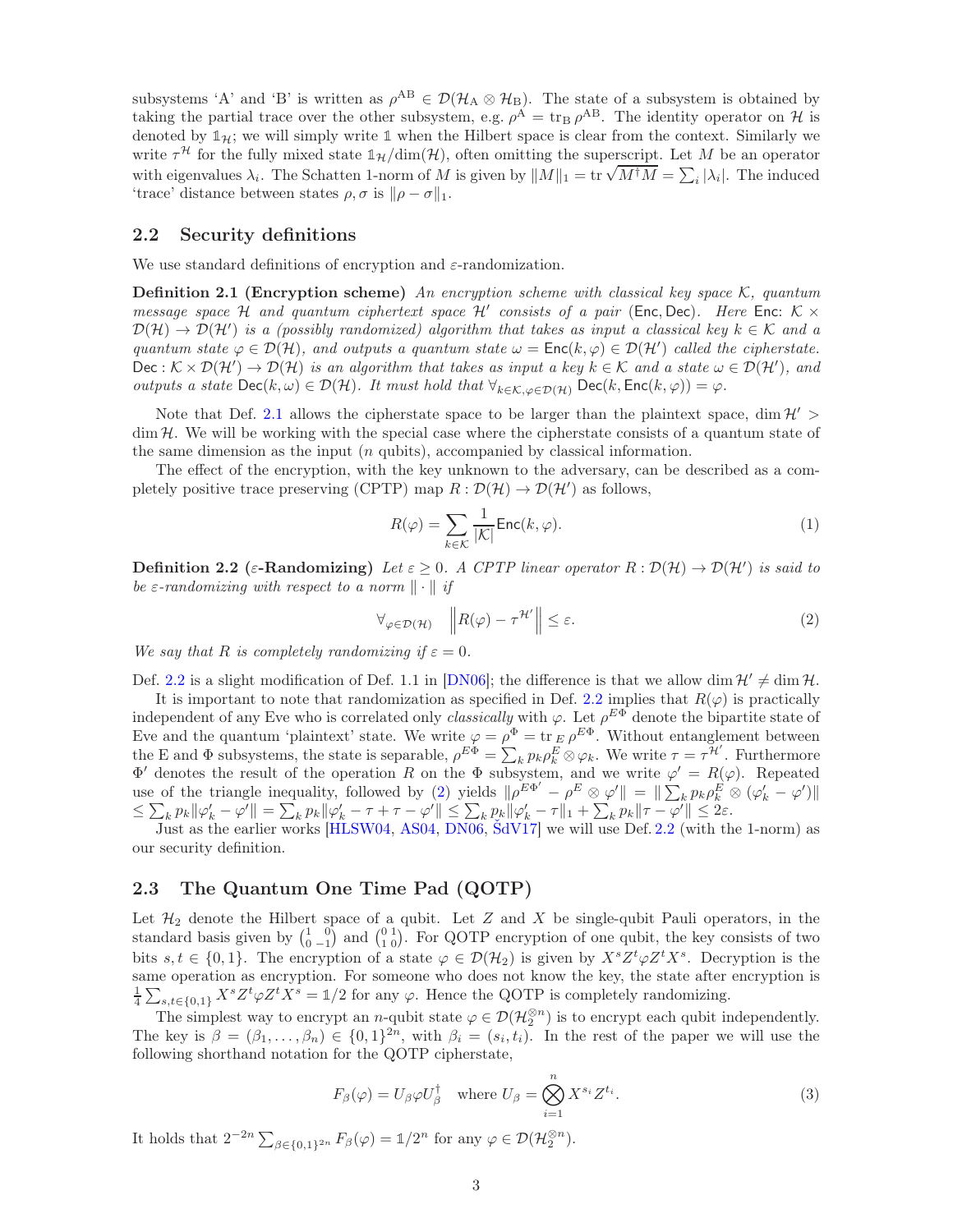## <span id="page-3-0"></span>3 Our result on approximate randomization

### 3.1 The construction

We encrypt an *n*-qubit state  $\varphi \in \mathcal{D}(\mathcal{H}_2^{\otimes n})$  using a key  $k \in \{0,1\}^{\ell}$  where  $\ell > n$ , and  $\ell$  is an even integer. We construct a pseudorandom sequence  $b \in \{0,1\}^{2n}$  by expanding  $k \in \{0,1\}^{\ell}$  as follows. Two strings  $u \in \{0,1\}^{\ell}, v \in \{0,1\}^{2n-\ell}$  are drawn at random. They are interpreted as elements of  $GF(2^{\ell})$ . Note that  $2n - \ell < n$ . The string b is constructed by concatenating k with an affine function of k,

<span id="page-3-1"></span>
$$
b(k, u, v) = k ||(uk + v)_{\text{lsb}}.
$$
\n(4)

The subscript 'lsb' (Least Significant Bits) stands for taking the last  $2n - \ell$  bits of the string; in the finite field representation, this corresponds to taking a polynomial in x modulo  $x^{2n-\ell}$ . In [\(4\)](#page-3-1) the multiplication and addition are operations in  $GF(2^{\ell})$ . Instead of  $(uk + v)_{\text{lsb}}$  we can also write  $(uk)_{\rm lab} + v$ . The cipherstate is given by

$$
Enc(k, \varphi) = (u, v, F_{b(k, u, v)}(\varphi))
$$
\n(5)

with F the QOTP encryption as defined in [\(3\)](#page-2-5) and  $b(\cdot,\cdot,\cdot)$  as defined by [\(4\)](#page-3-1). The parameters  $u, v$  are a *classical* part of the cipherstate.

### 3.2 Security proof

Eve sees the parameters  $u, v$  but she does not know  $k$ . From her point of view the state of the qubits is

<span id="page-3-3"></span>
$$
R_{uv}(\varphi) \stackrel{\text{def}}{=} \frac{1}{2^{\ell}} \sum_{k \in \{0,1\}^{\ell}} F_{b(k,u,v)}(\varphi). \tag{6}
$$

<span id="page-3-4"></span>Lemma 3.1 *It holds that*

$$
\mathbb{E}_{uv} R_{uv}(\varphi) = \tau. \tag{7}
$$

*Proof:* We write  $\mathbb{E}_{uv}R_{uv}(\varphi) = \mathbb{E}_{u}[\mathbb{E}_{kv}F_{b(k,u,v)}(\varphi)]$ . Next,  $\mathbb{E}_{kv}F_{b(k,u,v)}(\varphi) = \mathbb{E}_{\beta \in \{0,1\}^{2n}}F_{\beta}(\varphi) = \tau$ . The first equality follows from the fact that for any fixed  $u$ , the  $k$  and  $v$  together can create any string in  $\{0,1\}^{2n}$  in precisely one way. The second equality is due to the fact that the QOTP is completely randomizing.

<span id="page-3-5"></span>**Lemma 3.2** Let f be any (possibly operator valued) function acting on  $\{0,1\}^{2n}$ . It holds that

$$
\mathbb{E}_{kk'uv} f(b(k, u, v)) f(b(k', u, v)) = 2^{-\ell} \mathbb{E}_{\beta} f(\beta) f(\beta) + \mathbb{E}_{\beta \beta'} f(\beta) f(\beta') - 2^{-\ell} \mathbb{E}_{kgg'} f(k \| g) f(k \| g'). \tag{8}
$$

*Here*  $\beta, \beta' \in \{0, 1\}^{2n}$ , and  $\mathbb{E}_{\beta}$  *stands for*  $2^{-2n} \sum_{\beta}$ . *Similarly,*  $g, g' \in \{0, 1\}^{2n-\ell}$  *and*  $\mathbb{E}_{g}$  *stands for*  $2^{\ell-2n}\sum_{g}$ .

*Proof:* We first look at the summation terms with  $k' \neq k$ . We write  $b(k, u, v) = k||g$  and  $b(k', u, v) =$ k'||g'. Consider k, k' fixed. For every combination  $(g, g')$  there are exactly  $2^{2\ell-2n}$  values of  $(u, v)$  that yield  $(uk)_{\text{lsb}} + v = g$ ,  $(uk')_{\text{lsb}} + v = g'$ .<sup>[3](#page-3-2)</sup> This allows us to rewrite the summations as

$$
\sum_{kk':k'\neq k} \sum_{uv} f(b(k, u, v)) f(b(k', u, v)) = 2^{2\ell - 2n} \sum_{kk':k'\neq k} \sum_{gg'} f(k||g) f(k'||g')
$$
(9)

$$
= 2^{2\ell - 2n} \Big( \sum_{kgk'g'} f(k\|g) f(k'\|g') - \sum_{kgg'} f(k\|g) f(k\|g') \Big). \tag{10}
$$

Next we look at the  $k' = k$  terms. The summation over k and v spans all the possible  $\beta$ 's. Hence we can write

$$
\sum_{k} \sum_{uv} f(b(k, u, v)) f(b(k, u, v)) = \sum_{u} \sum_{\beta} f(\beta) f(\beta).
$$
\n(11)

<span id="page-3-2"></span><sup>&</sup>lt;sup>3</sup>When the two equations are added the v disappears and we get  $[u(k+k')]_{\rm lsb} = g + g'$ , which has  $2^{\ell}/2^{2n-\ell}$  solutions u. Then, at fixed  $k, k', g, g', u$  the solution for v is unique.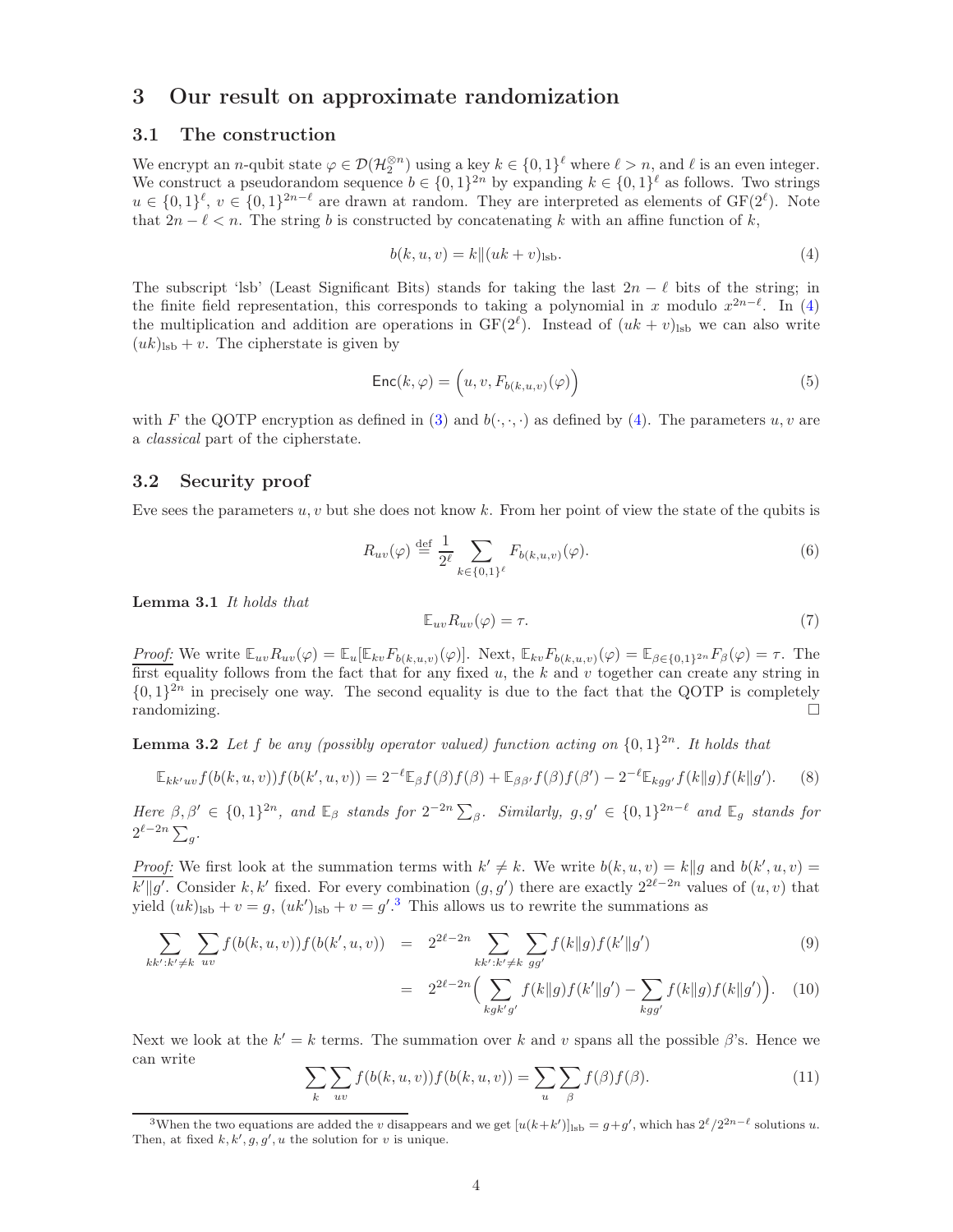Combining the  $k' = k$  and  $k' \neq k$  parts we get

<span id="page-4-0"></span>
$$
\sum_{kk'uv} f(b(k, u, v)) f(b(k', u, v)) = 2^{\ell} \sum_{\beta} f(\beta) f(\beta) + 2^{2\ell - 2n} \sum_{\beta \beta'} f(\beta) f(\beta') - 2^{2\ell - 2n} \sum_{kgg'} f(k \| g) f(k \| g').
$$
\n(12)

<span id="page-4-6"></span>In order to go from summations to expectations we divide [\(12\)](#page-4-0) by a factor  $(2^{\ell})^3 2^{2n-\ell} = 2^{2\ell+2n}$ .

**Theorem 3.3** *The randomizing map*  $R_{uv}: \mathcal{D}(\mathcal{H}_2^{\otimes n}) \to \mathcal{D}(\mathcal{H}_2^{\otimes n})$  *as described in [\(6\)](#page-3-3) satisfies* 

$$
\forall_{\varphi \in \mathcal{D}(\mathcal{H}_2^{\otimes n})} \quad \mathbb{E}_{uv} \| R_{uv}(\varphi) - \tau \|_1 < \sqrt{2^{n-\ell}}. \tag{13}
$$

*Proof:* For any  $\varphi$  we have

<span id="page-4-4"></span>
$$
\mathbb{E}_{uv} \| R_{uv}(\varphi) - \tau \|_1 = \mathbb{E}_{uv} \text{tr} \sqrt{(R_{uv}(\varphi) - \tau)^2}
$$
\n(14)

$$
\leq \qquad \text{tr}\sqrt{\mathbb{E}_{uv}(R_{uv}(\varphi)-\tau)^2} \tag{15}
$$
\n
$$
\leq \qquad \text{m}\quad 3.1 \tag{16}
$$

$$
\begin{aligned}\n\text{Lemma 3.1} \quad & \text{tr}\sqrt{\mathbb{E}_{uv}[R_{uv}(\varphi)]^2 - \tau^2} \\
&= \quad & \text{tr}\sqrt{\mathbb{E}_{uv}\mathbb{E}_{kk'}F_{b(k,u,v)}(\varphi)F_{b(k',u,v)}(\varphi) - \tau^2}\n\end{aligned}\n\tag{16}
$$

$$
\text{Lemma 3.2} \quad \text{tr}\sqrt{2^{-\ell}\mathbb{E}_{\beta}F_{\beta}(\varphi)F_{\beta}(\varphi) - 2^{-\ell}\mathbb{E}_{k}[\mathbb{E}_{g}F_{k\|g}(\varphi)][\mathbb{E}_{g'}F_{k\|g'}(\varphi)]}. \tag{18}
$$

In the last step we used  $\mathbb{E}_{\beta\beta'}F_{\beta}(\varphi)F_{\beta'}(\varphi)=\tau^2$ . Next we use  $F_{\beta}(\varphi)F_{\beta}(\varphi)=F_{\beta}(\varphi^2)$  and  $\mathbb{E}_{\beta}F_{\beta}(\varphi^2)=\tau^2$ .  $\tau$  tr  $(\varphi^2)$ , yielding

<span id="page-4-2"></span>
$$
\mathbb{E}_{\beta} F_{\beta}(\varphi) F_{\beta}(\varphi) = \tau \operatorname{tr}(\varphi^2). \tag{19}
$$

Furthermore we write  $\varphi = \sum_{abcd} \varphi_{abcd} |e_a^L e_b^R\rangle \langle e_c^L e_d^R|$  where the index 'L' stands for the first  $\ell/2$  qubits<sup>[4](#page-4-1)</sup> and 'R' stands for the final  $n - \ell/2$  qubits;  $e^L$  is a basis for the L subsystem and likewise  $e^R$  for R. The marginal state of the L-subsystem is given by  $\varphi^L = \text{tr}_R \varphi = \sum_{ac} (\sum_{bd} \varphi_{abcd}) |e^L_a\rangle \langle e^L_c|$ . We note that  $\mathbb{E}_g F_{k||g}(\varphi) = F_k(\varphi^L) \otimes \tau^R$ , which gives

<span id="page-4-3"></span>
$$
\mathbb{E}_k[\mathbb{E}_g F_{k\parallel g}(\varphi)][\mathbb{E}_{g'} F_{k\parallel g'}(\varphi)] = \mathbb{E}_k F_k(\varphi^{\mathcal{L}}) F_k(\varphi^{\mathcal{L}}) \otimes (\tau^{\mathcal{R}})^2 = \tau^{\mathcal{L}} \otimes (\tau^{\mathcal{R}})^2 \operatorname{tr}_{\mathcal{L}}((\varphi^{\mathcal{L}})^2). \tag{20}
$$

We substitute [\(19\)](#page-4-2) and [\(20\)](#page-4-3) into [\(18\)](#page-4-4). Since the operator under the square root is diagonal, the tr  $\sqrt{\cdots}$ is readily computed and gives

<span id="page-4-5"></span>
$$
\mathbb{E}_{uv} \| R_{uv}(\varphi) - \tau \|_{1} \leq \sqrt{2^{n-\ell} \text{tr} \, \varphi^2 - 2^{-\ell/2} \text{tr} \, (\varphi^L)^2}
$$
(21)

$$
\leq \sqrt{2^{n-\ell} - 2^{-\ell}} \tag{22}
$$

$$
<\quad \sqrt{2^{n-\ell}}.\tag{23}
$$

In [\(22\)](#page-4-5) we used tr  $\varphi^2 \leq 1$  and tr  $(\varphi^L)^2 \geq 2^{-\ell/2}$ 

. В последните последните последните последните последните последните последните последните последните последн<br>В последните последните последните последните последните последните последните последните последните последнит

Theorem 3.4 *Our scheme is* ε*-randomizing (Def. [2.2\)](#page-2-3) with respect to the* 1*-norm when the key length is set to*  $\ell = n + 2 \log \frac{1}{\varepsilon}$ .

*Proof:* From the adversary's point of view the cipherstate is  $\mathbb{E}_{uv}|uv\rangle\langle uv| \otimes R_{uv}(\varphi)$ . We have to prove that this is  $\varepsilon$ -close to the fully mixed state on the *whole* output space, i.e. to  $\mathbb{E}_{uv}|uv\rangle\langle uv|\otimes \tau$ . We get

$$
\left\| \mathbb{E}_{uv} |uv\rangle \langle uv| \otimes \left[ R_{uv}(\varphi) - \tau \right] \right\|_1 = \mathbb{E}_{uv} \left\| R_{uv}(\varphi) - \tau \right\|_1 \stackrel{\text{Th.3.3}}{\leq} \sqrt{2^{n-\ell}}.
$$
 (24)

Substituting  $\ell = n + 2 \log \frac{1}{\varepsilon}$  into the final expression yields  $\varepsilon$ .

<span id="page-4-1"></span><sup>&</sup>lt;sup>4</sup>Here we use that  $\ell$  is even.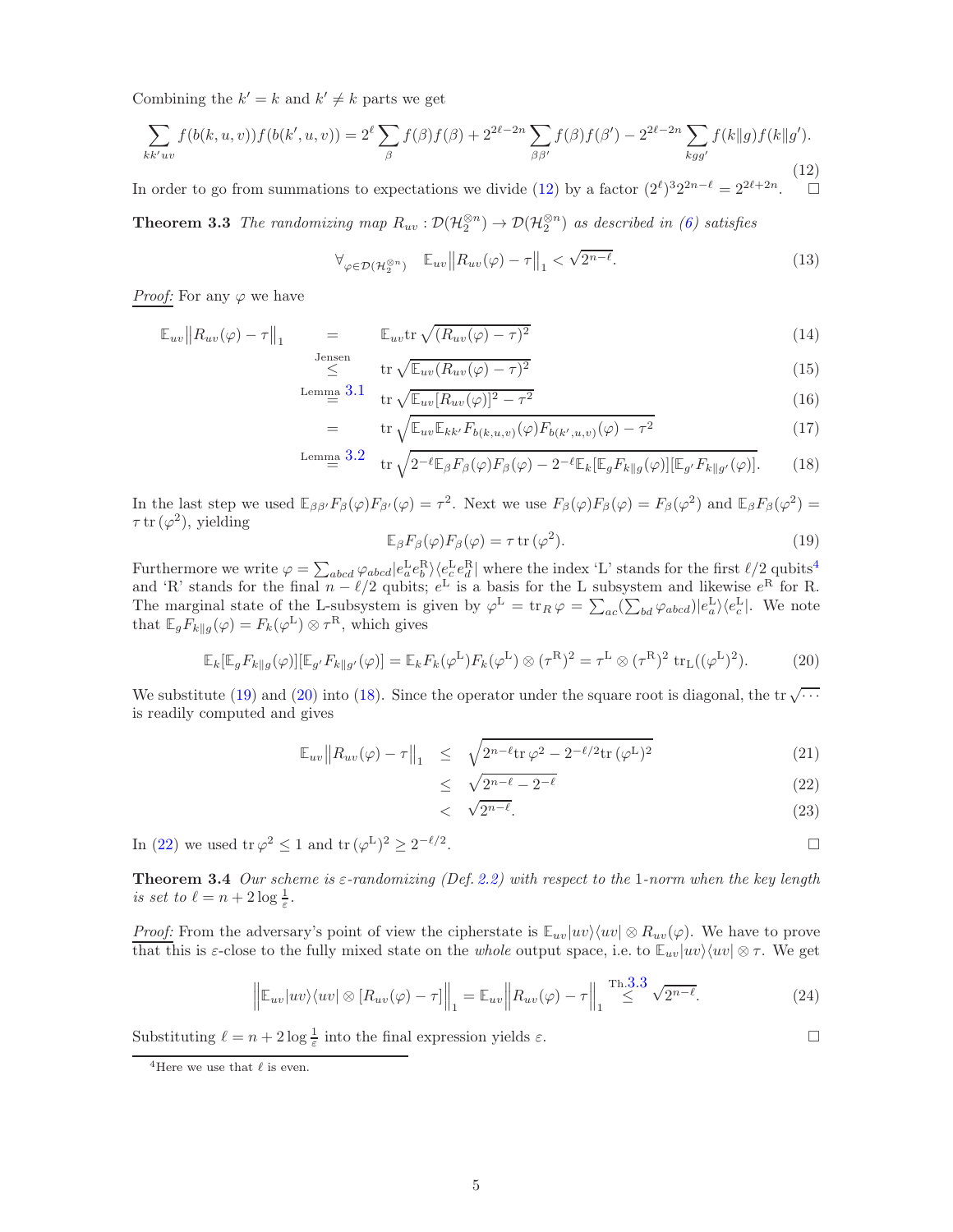## <span id="page-5-2"></span>3.3 Complexity of the key expansion

We briefly comment on the complexity of our key expansion compared to [\[AS04\]](#page-5-1). Multiplication in  $GF(2^n)$  has time complexity  $\mathcal{O}(n \log n)$  [\[AHU74,](#page-5-3) [Can89\]](#page-6-12) whereas addition (subtraction) consists of n *XOR* operations. Mateer [\[Mat08\]](#page-6-13) introduced an improved version of Schönhage's multiplication algorithm [\[Sch77\]](#page-6-14). If m is of the form  $3^{\kappa}$  and  $\kappa$  is a power of two, then multiplication of two elements in GF( $2^{2m}$ ) requires  $\frac{17}{3}m \log_3 m$  bit- $AND$  operations and at least  $\frac{52}{5}m \log m \log(\log m) + \frac{3}{2}m \log m - \frac{3}{2}m + \frac{11}{2}\sqrt{m}$  bit- $XOR$ s. If  $\kappa$  is not a power of two, then the number of  $AND$ s slightly increases to  $6m \log_3 m$  while the bound on the *XORs* stays the same.

Our key expansion consists of one multiplication in  $GF(2^{\ell})$  and one addition in  $GF(2^{2n-\ell})$  or, since l asymptotically almost equals n, roughly speaking one multiplication and one addition in  $GF(2<sup>n</sup>)$ . With Mateer's multiplication for general  $\kappa$ , this yields a total cost of  $3n \log_3 n - 3n \log_3 2$  *ANDs* and  $\geq n \log n \left\{ \frac{26}{5} \log \log \frac{n}{2} + \frac{3}{4} \right\} - n \left\{ \frac{26}{5} \log \log \frac{n}{2} + \frac{1}{2} \right\} + \mathcal{O}(\sqrt{n})$  *XOR*s for our key expansion.

In [\[AS04\]](#page-5-1) the  $\ell$ -bit key k is multiplied by a string  $\alpha \in \{0,1\}^{2n}$ , and the multiplication is in  $GF(2^{2n})$ . If we write  $\alpha = L||R$  and take  $\ell \approx n$  then this can be reorganized into the following steps: (i) a polynomial multiplication  $k \cdot R$  without modular reduction; (ii) a polynomial multiplication  $k \cdot L$ shifted by n positions, resulting in a polynomial of degree at most 3n, followed by  $GF(2^{2n})$  modular reduction; (iii) addition of the two above contributions. As we count two *XOR*s per monomial that needs to be reduced<sup>[5](#page-5-5)</sup>, we see that the addition in step (iii) precisely compensates the missing reduction in step (i). Furthermore the number of monomials that needs reducing in step (ii) is  $n$ , which is the same as in  $GF(2^n)$  multiplication. Hence the cost of computing  $k \cdot \alpha$  equals the cost of two  $GF(2^n)$ multiplications. Since in  $GF(2<sup>n</sup>)$  multiplication is much more expensive than addition, we see that our key expansion is a factor 2 cheaper than [\[AS04\]](#page-5-1).

## <span id="page-5-4"></span>4 Discussion

We get the same shortest key length  $\ell = n + 2 \log \frac{1}{\varepsilon}$  reported in other studies, but with a key expansion that is twice as efficient as the fastest one [\[AS04\]](#page-5-1) in the literature. It is interesting to note that the security proof in [\[AS04\]](#page-5-1) uses Fourier analysis and  $\delta$ -biased families, and invokes Cayley graphs for intuition, whereas our proof is more straightforward.

A small improvement to our scheme could be to draw the parameter u from  $\{0,1\}^{2n-\ell}$  instead of  $\{0,1\}^{\ell}.$ 

It would be interesting to see how our scheme behaves regarding *entropic security* [\[Des09,](#page-6-10) [DD10\]](#page-6-11). This is left for future work.

## Acknowledgements

We thank Tanja Lange and Dan Bernstein for discussions on multiplication complexity. Part of this work was supported by the Dutch Startimpuls NAQT KAT-2 and NGF Quantum Delta NL KAT-2.

## References

- <span id="page-5-3"></span>[AHU74] A.V. Aho, J.E. Hopcroft, and J.D. Ullman. *The design and analysis of computer algorithms*. Addison-Wesley series in computer science and information processing. Addison-Wesley Pub. Co, 1974.
- <span id="page-5-0"></span>[AMTdW00] A. Ambainis, M. Mosca, A. Tapp, and R. de Wolf. Private quantum channels. In *Annual Symposium on Foundations of Computer Science*, pages 547–553, 2000.
- <span id="page-5-1"></span>[AS04] A. Ambainis and A. Smith. Small pseudo-random families of matrices: Derandomizing approximate quantum encryption. In *Approximation, Randomization, and Combinatorial Optimization. Algorithms and Techniques*, pages 249–260. Springer, 2004.

<span id="page-5-5"></span><sup>&</sup>lt;sup>5</sup>With  $m = 3<sup>k</sup>$  it is possible to use the trinomial  $x<sup>2m</sup> + x<sup>m</sup> + 1$  as the irreducible polynomial, which allows for efficient reduction. If we depart from the 3 <sup>κ</sup> form, irreducible polynomials of degree 5 may become necessary, which leads to more costly modular reduction. It has been shown [\[BCP19\]](#page-6-15) that irreducible pentanomials can be chosen such that no more than three XORs are required per monomial reduction.